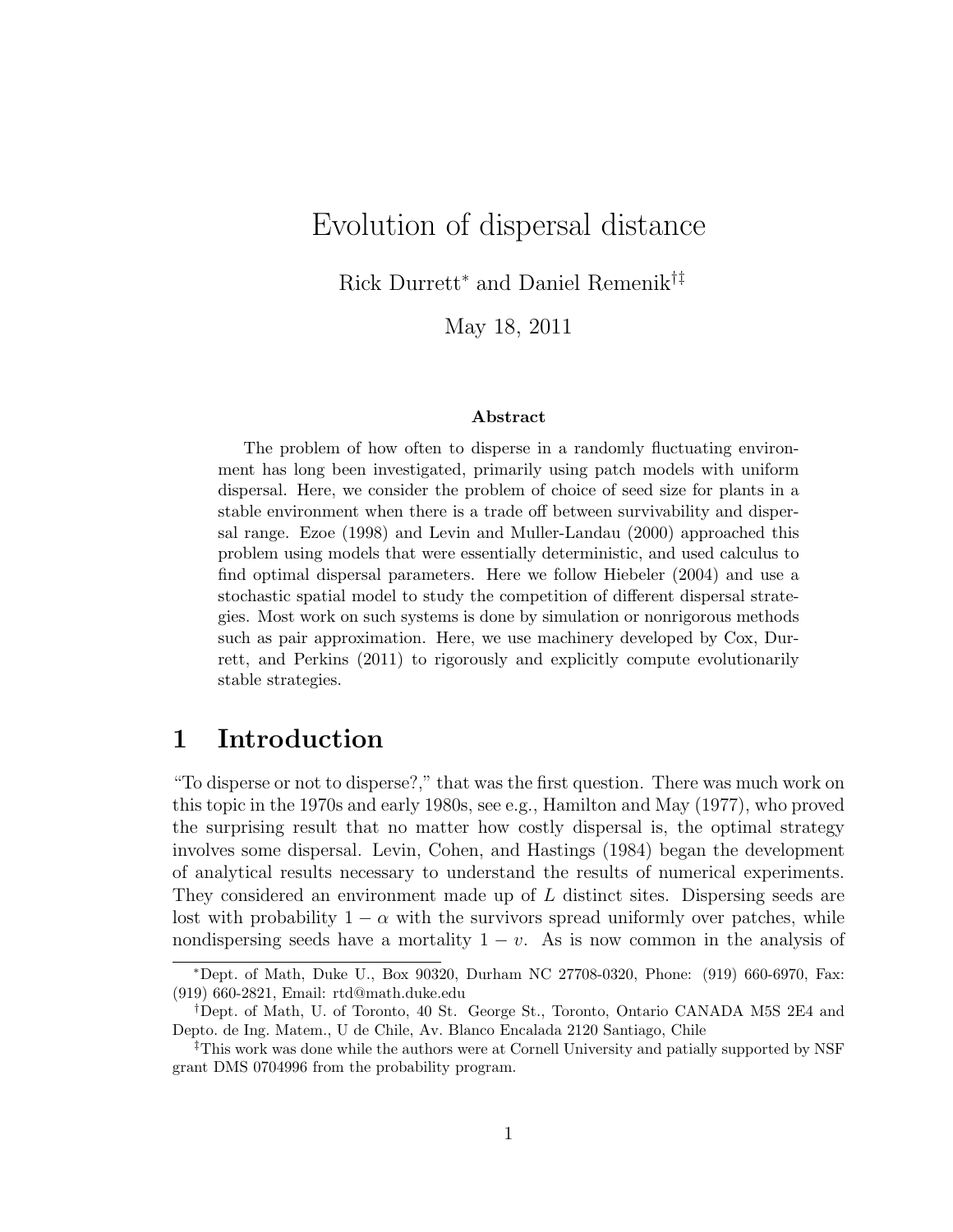these questions they sought an evolutionarily stable strategy (ESS), i.e., one that once established cannot be invaded.

Cohen and Levin (1991) followed up on this work by considering environments that were temporally correlated and spatially heterogeneous. They found and computed ESS's in the case of nonnegative correlations of environmental quality, but found in some cases with negative correlation that there was no ESS. Ludwig and Levin (1991) solved this problem by showing that there were evolutionary stable combinations of dispersal types that could not be invaded.

The last two paragraphs, which highlight some of the early work of our honoree, do not begin to do justice to the vast literature on this topic. Our treatment of this topic is brief because we will be concerned with the problem of optimal dispersal range. Ezoe (1988) was the first to tackle this question. He considered the optimal choice of seed size. Larger seeds are beneficial in the competition for safe sites, but are likely to be dispersed a shorter distance and to suffer competition with siblings. He supposed that dispersal followed a two dimensional normal distribution where the variance and the average number of seeds dispersed are decreasing functions of the seed size.

Levin and Muller-Landau (2000) followed up on this work and assumed that the each genotype produces seeds of a single weight w. They let  $n(w)$  be the number of seeds produced, let  $c(w)$  be their relative competitive advantage, and let  $\delta(w, x)$  be the probability a seed is dispersed x from its source. They noticed that the "potency"  $P = c(w)n(w)$  and the function

$$
F = P2(w) \left[ 1 - \sum_{x} \delta(w, x)^{2} \right]
$$

were important. In particular, maxima of  $F$  were convergence stable strategies, that is, ESS towards which selection will drive populations. See Levin, Muller-Landau, Nathan, and Chave (2003) for a survey of this and subsequent developments.

Ezoe (1988) and Levin and Muller-Landau (2000) treat seeds as continuous quantities that are spread according to a density function. Hiebeler (2004) investigated a model with discrete patches at the points of the two-dimensional square lattice which can be in one of three states:  $0 = \text{empty suitable habitat}, 1 = \text{empty unsuitable habit}$ tat, and  $2 =$  occupied suitable habitat. He studied the competition of near (nearest neighbor) and far (global over the finite set being simulated) dispersal strategies using simulation and the pair-approximation.

# 2 Model and Results

In this paper we also consider a spatial model on the two dimensional lattice. However rather than considering a multi-type contact process as Hiebeler did, we will follow Neuhauser and Pacala (1999) and study the much simpler system in which each site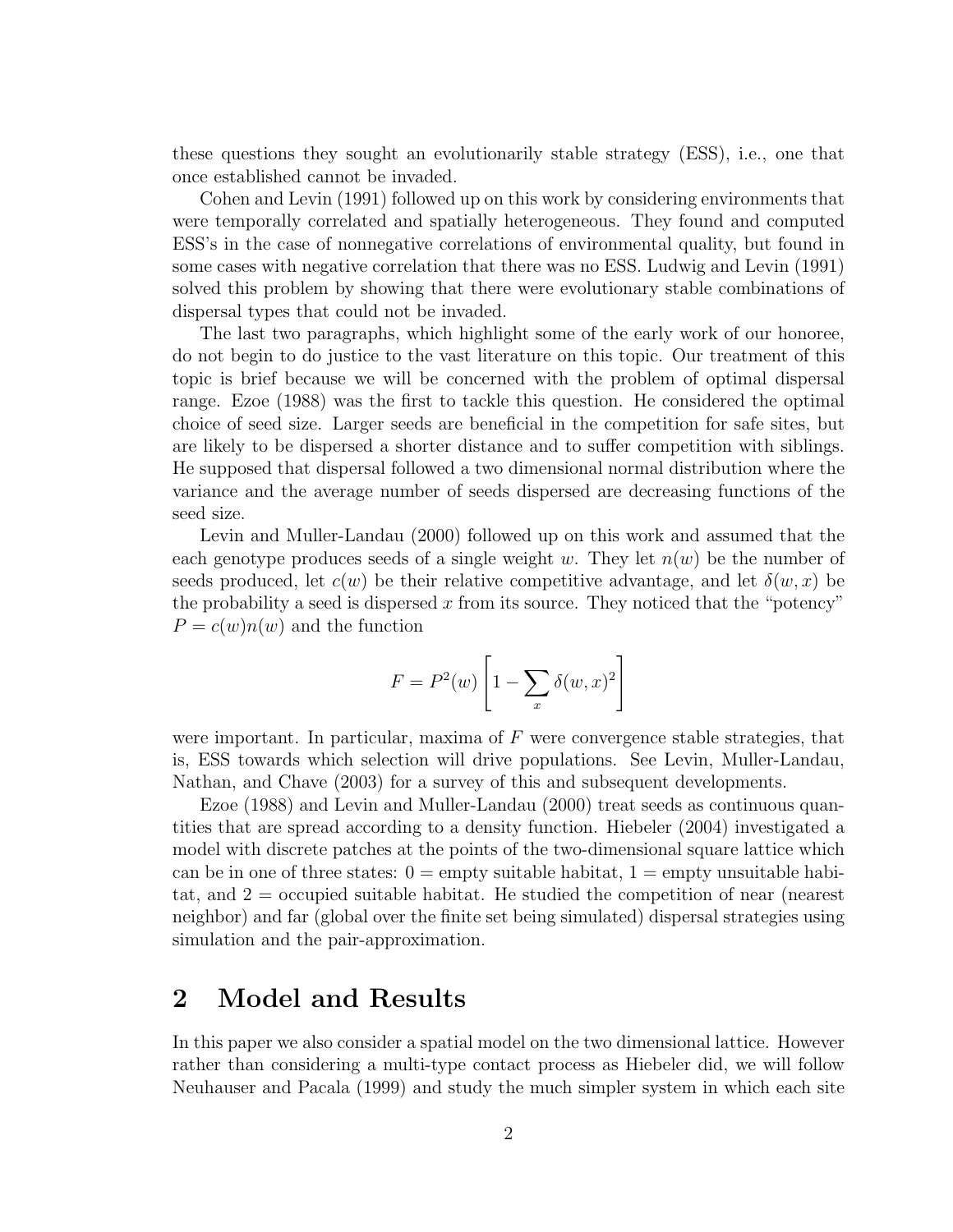is always occupied by one of two competing species. We use 0 and 1 to indicate sites occupied by two different types. This use of 0 and 1 is unfortunate because it may make the reader think of vacant and occupied but it is notation used by both Cox, Durrett, Perkins (2011) and Neuhauser and Pacala (1999) so we will stick to it.

As in Ezoe's (1988) paper, we suppose that each of the two types produce seeds of a single weight w, and that the birth rate  $\beta(w)$  and dispersal distribution are functions of  $w$ . In this context if we were to consider the competition of two types with fixed characteristics, it would be impossible to obtain quantitative results. Here we will circumvent that difficulty by instead considering the probability that a type w can be invaded by  $w + \varepsilon$  and let  $\varepsilon \to 0$ . This approach will allow us to use the machinery of Cox, Durrett, and Perkins (2011) to obtain explicit results, which we will illustrate with an example in which dispersal follows a two-dimensional geometric distribution.

A two dimensional lattice is most natural for studying the evolution of dispersal, but since the problem is mathematically simpler in dimensions  $d \geq 3$ , we will consider dimensions  $d \geq 2$  here. To define the model we introduce two birth rates  $\beta_0, \beta_{\varepsilon} > 0$ and two dispersal distributions  $p_0, p_{\varepsilon}$  in  $\mathbb{Z}^d$  which we suppose satisfy for  $0 \leq \varepsilon < \varepsilon_0$ 

> $p_{\varepsilon}$  is symmetric, irreducible, and has  $p_{\varepsilon}(x) \leq Ce^{-\kappa|x|}$ .  $(1)$

where  $\kappa > 0$  is a constant. We think of  $p_0$  and  $\beta_0$  as being fixed, and  $p_{\varepsilon}$  and  $\beta_{\varepsilon}$  as perturbations, with  $\beta_{\varepsilon} \to \beta_0$  and  $p_{\varepsilon}(x) \to p_0(x)$  as  $\varepsilon \to 0$  in a sense we will make precise later.

To formulate the transition rates of the process  $\xi_t^{\varepsilon}$ , we let

$$
f_i^{\varepsilon}(x) = \sum_{y \in \mathbb{Z}^d} p_{\varepsilon}(y - x) 1_{\{\xi(y) = i\}}
$$

be the fraction of neighbors of x that are in state i, when sites are weighted according to the dispersal distribution  $p_{\varepsilon}$ . At  $x \in \mathbb{Z}^d$ 

- $0 \to 1$  at rate  $\beta_{\varepsilon} f_1^{\varepsilon}(x)$
- 1  $\rightarrow$  0 at rate  $\beta_0 f_0^0(x)$

To explain the first rate: a 1 at y gives birth at rate  $\beta_{\varepsilon}$  and sends its offspring to replace the 0 at x with probability  $p_{\varepsilon}(x-y) = p_{\varepsilon}(y-x)$ . The explanation of the second rate is similar. When  $\varepsilon$  is small, this is a perturbation of the voter model in which  $1 \to 0$  at rate  $\beta_0 f_1^0(x)$  and  $0 \to 1$  at rate  $\beta_0 f_0^0(x)$ .

The voter model is easy to study because it is dual to a collection of coalescing random walks, a system in which particles move according to random walks that jump at rate  $\beta_0$  with steps distributed according to  $p_0$  and move independently until they hit, at which time they coalesce into one particle. If we let  $\zeta_t$  be the set of sites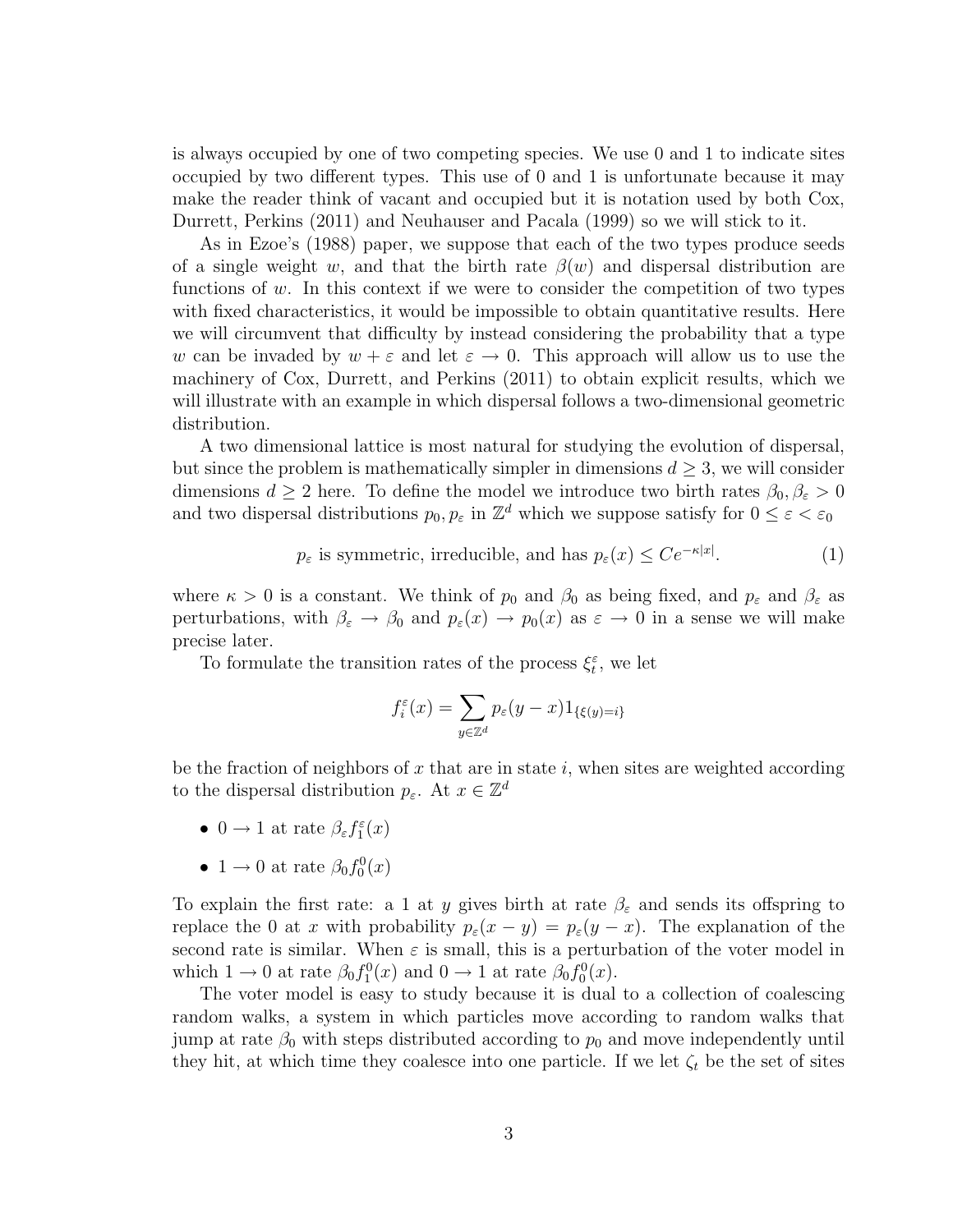occupied by 1's in the voter model, and  $\hat{\zeta}_t$  be the coalescing random walk then the formal definition of the dual is

$$
P(\zeta_t^A \cap B \neq \emptyset) = P(A \cap \hat{\zeta}_t^B \neq \emptyset)
$$
\n<sup>(2)</sup>

where the superscripts indicate the starting configurations, i.e.,  $\zeta_0^A = A$  and  $\hat{\zeta}_0^B = B$ . Intuitively  $\hat{\zeta}_t$  describes the genealogy of the opinions in the voter model. To be formal, for each t we can define a dual  $\hat{\zeta}_s^{(\tilde{x},t)}$ , which gives the site which x traces its opinion back to at time  $t-s$ , and the overall dual comes from combining these:  $\hat{\zeta}_s^B$ ,  $0 \le s \le t$ has the same distribution as  $\cup_{x \in B} \hat{\zeta}_s^{(x,t)}$ ,  $0 \le s \le t$ . The coalescence in the dual comes from the fact that if two sites trace their lineage back to the same site at the same time then the rest of their genealogies will be the same.

Duality is the key to the study of properties of the voter model. For example, under our assumption of symmetry and exponential tails, two random walks will eventually hit in two dimensions, see e.g., Spitzer (1976), so (2) implies that the voter model converges to complete consensus, i.e., for any finite set  $B$  the probability that there are two different opinions in  $B$  is  $\leq P(|\hat{\zeta}_t^B| \geq 2) \to 0$ , where we have written |A| for the number of points in A. In  $d \geq 3$ , (2) allows us to conclude that if we start with product measure with density  $p$ , i.e., sites are independently 1 or 0 with probabilities p and  $1 - p$ , then as  $t \to \infty$  there is convergence to a nontrivial translation invariant stationary distribution  $\nu_p$  in which the fraction of sites in state 1 is equal to p. For a more detailed explanation of the results in the last two paragraphs see the original paper by Holley and Liggett (1975).

To put our model in the framework of voter model perturbations of Cox, Durrett, and Perkins (2011), we will make the following assumption: there is a function  $\Lambda$  such that

$$
\beta_{\varepsilon}p_{\varepsilon}(x) - \beta_0 p_0(x) = \varepsilon^2 \Lambda(x) + o(\varepsilon^2). \tag{3}
$$

When we need to be more precise we will define

$$
\Lambda^{\varepsilon}(x) = \varepsilon^{-2} [\beta_{\varepsilon} p_{\varepsilon}(x) - p_0(x)] \tag{4}
$$

Here  $\beta_{\varepsilon}p_{\varepsilon}(x)$  is the total rate at which an individual at site y sends offspring to  $y + x$ , so  $\Lambda_{\varepsilon}(x)$  can be thought of as the rate of change of this total rate as  $\varepsilon \to 0$ .

In terms of the original motivation we are comparing seeds with weight  $w$  to those with weight  $w + \varepsilon^2$ . This parameterization in terms of  $\varepsilon^2$  may seem unusual, but as we will now see it is convenient. If we speed up time at rate  $\varepsilon^{-2}$  and scale space by  $\varepsilon$ , so that we are considering the process on a fine lattice  $\varepsilon \mathbb{Z}^d$ , then the coalescing random walks  $\hat{\zeta}_t^x$  of the voter model converge to Brownian motions, and in addition changes in the state at each site due to the perturbation occur at a rate that is  $O(1)$ .

To motivate the next step, we recall the work of Durrett and Neuhauser (1994), who considered particle systems that were modified so that stirring (changing the values at adjacent sites) occurred at rate  $\varepsilon^{-2}$  and the lattice was scaled to  $\varepsilon \mathbb{Z}^d$ . In the fast stirring situation and in the voter model perturbations, we can define a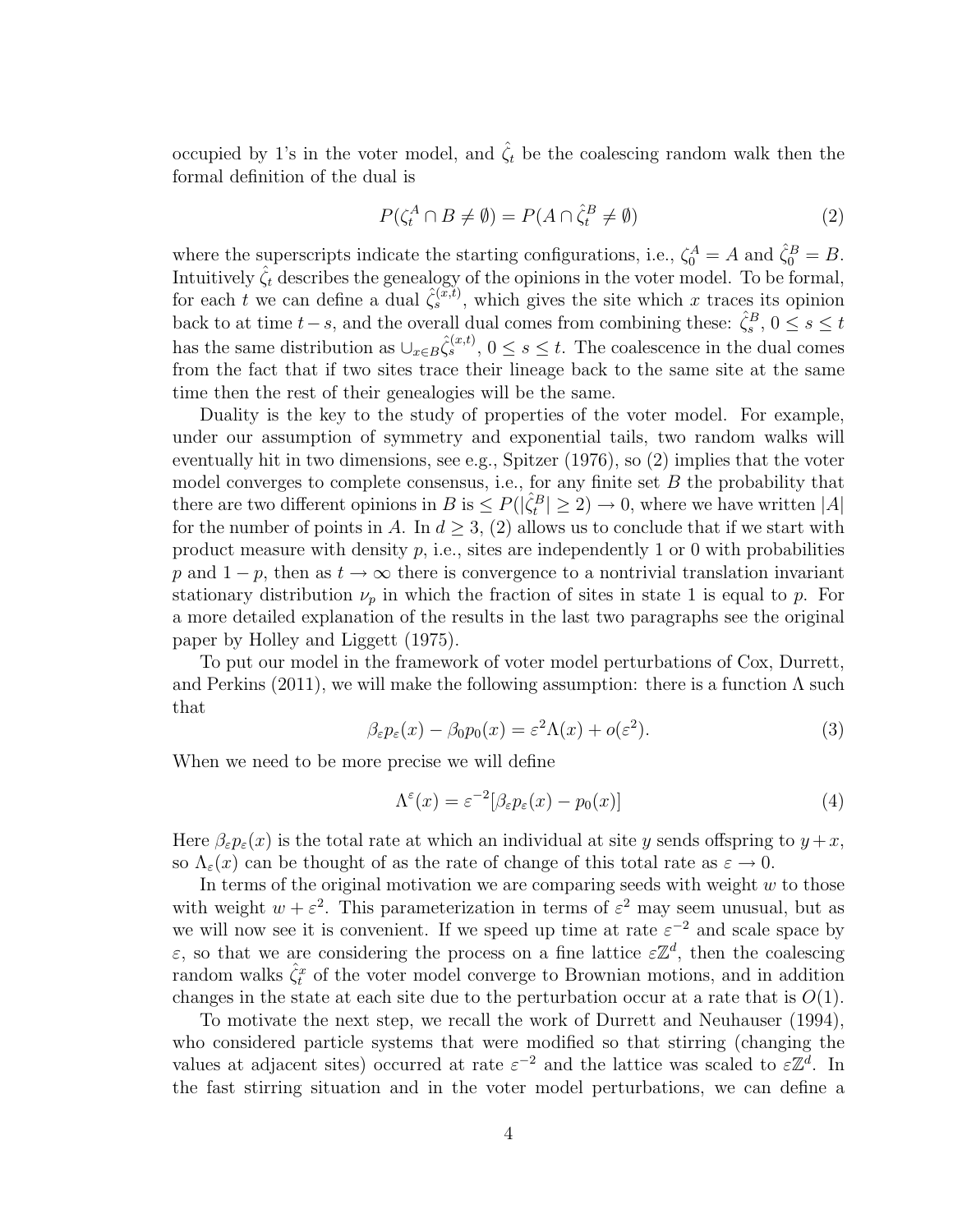dual process where particles move according to Brownian motions, and at rate  $O(1)$ branchings occur to include the new sites that we need know the states of in order to figure out the state of the process at x at time t. The dual is somewhat complicated, so we refer to Cox, Durrett, and Perkins (2011) for a detailed description. However, the existence of this complicated object is the key to the proof of Theorem 1.

In the case of fast stirring things are simple because lineages do not coalesce. In our situation, particles in the dual branch into two at a constant rate to take into account situations for example where only a 1 at y would change a 0 at x to 1. If the two lineages generated later coalesce then x and y had the same state and nothing happened. In  $d \geq 3$ , there is positive probability that two random walks never coalesce, so we can use the same scaling of time  $(\varepsilon^{-2})$  and space  $(\varepsilon)$ . In  $d=2$ the probability two random walks do not coalesce by time t is  $O(1/\log t)$ , so we need to further speed up time to  $\tau_{\varepsilon} = \varepsilon^{-2} \log(1/\varepsilon)$  so that the perturbation will have an effect. Having done this, we need to scale the lattice by  $1/\sqrt{\tau_{\varepsilon}}$  to have the genealogies converge to Brownian motion. Let

$$
\kappa_{\varepsilon} = \begin{cases} \varepsilon & d \ge 3\\ \varepsilon/(\log(1/\varepsilon))^{1/2} & d = 2 \end{cases}
$$

We will scale space to  $\kappa_{\varepsilon}\mathbb{Z}^d$  and assume the following technical conditions hold for some  $\varepsilon_0$ :

$$
\lim_{\varepsilon \to 0} \varepsilon^2 \kappa_{\varepsilon}^{-2} \sum_{y \in \mathbb{Z}^d} |\Lambda^{\varepsilon}(y) - \Lambda(y)| = 0 \tag{5}
$$

$$
\sum_{y \in \mathbb{Z}^d} \sup_{\varepsilon \in (0, \varepsilon_0/2]} |\Lambda^{\varepsilon}(y)| < \infty \tag{6}
$$

$$
\Lambda(x) + \varepsilon_0^{-2} p_0(x) > 0 \quad \text{for all } x \text{ such that } \Lambda(x) \neq 0 \tag{7}
$$

The first two conditions are necessary to provide control over the convergence of the infinitely many sequences  $p_{\varepsilon}(x) \to p_0(x)$ . The last is needed to be able to rewrite the perturbation  $\Lambda^{\varepsilon}(x)$  as a nonnegative function that can be interpreted as the flip rates of a Markov chain.

With these assumptions, methods from Cox, Durrett, and Perkins (2011) can be extended to give the following result. That paper is more than 100 pages long, and the details are even more complicated in  $d = 2$  so we content ourselves here to state the results and apply them to a concrete example. The mathematical details are still being worked out by Durrett and Remenik (2011).

For this and our next theorem we assume  $(1)$ ,  $(5)$ ,  $(6)$  and  $(7)$ .

**Theorem 1.** As  $\varepsilon \to 0$  the particle system on the fine lattice  $\varepsilon \mathbb{Z}^d$  becomes deterministic and the density of occupied sites converges to the solution of

$$
\frac{\partial u}{\partial t} = \beta_0 \frac{\sigma_0^2}{2} \Delta u + \beta_0 m^* u (1 - u), \quad u(0, x) = v(x) \tag{8}
$$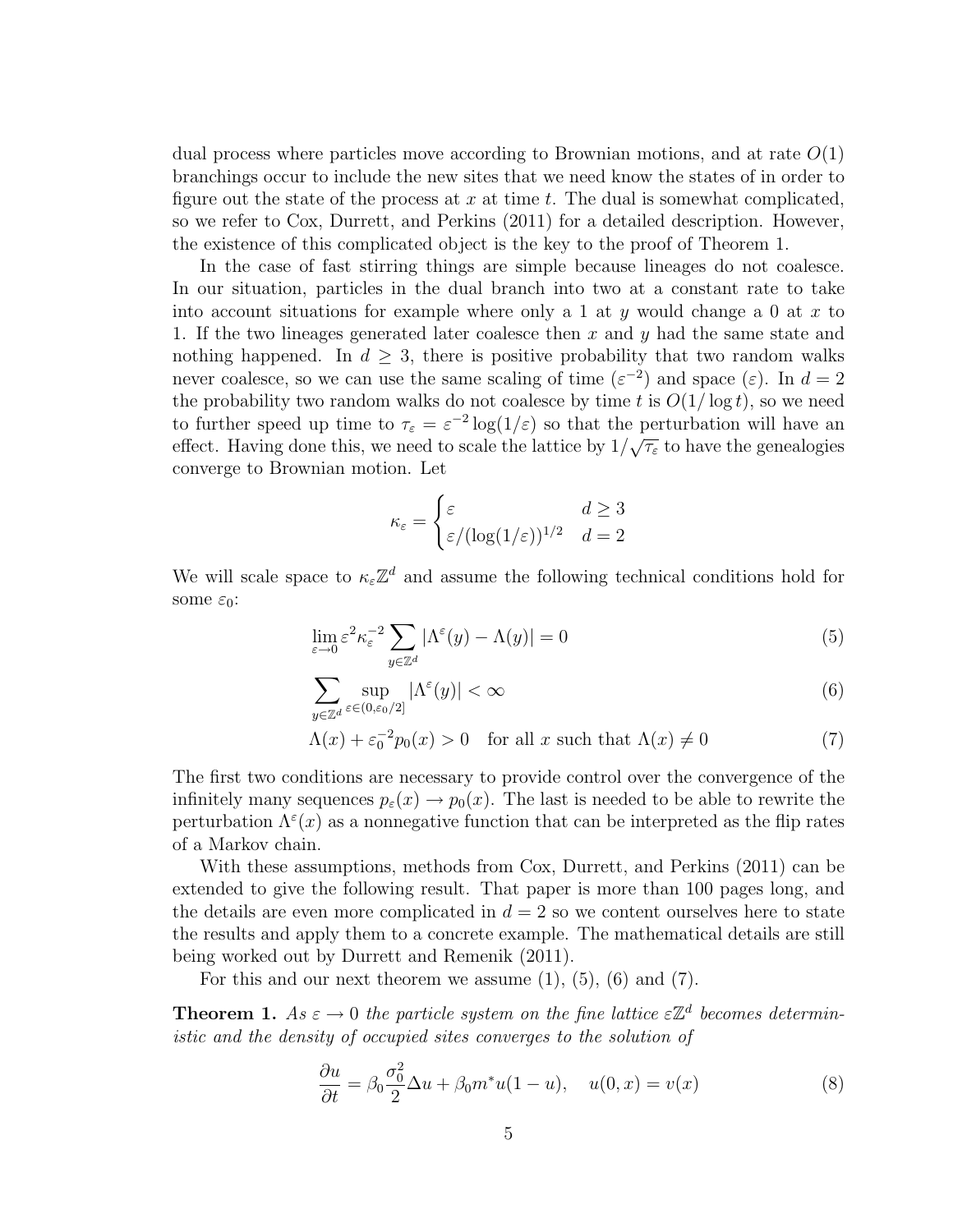where  $\sigma_0^2$  is the variance of the distribution  $p_0$ , and

$$
m^* = \begin{cases} \pi \sigma_0^2 \sum_y \Lambda(y) a(y) & \text{if } d = 2\\ \sum_y \mathbb{P}(\tau_y = \infty) \Lambda(y) & \text{if } d \ge 3, \end{cases}
$$

where  $\tau_y = \inf\{t \geq 0 : \hat{\zeta}^y(t) = \hat{\zeta}^0_t\}$  and  $a(x)$  is the recurrent potential kernel for the random walk:

$$
a(x) = \int_0^\infty P(\hat{\zeta}_t^0 = 0) - P(\hat{\zeta}_t^x = 0) dt.
$$

The interpretation of  $m^*$  is that when  $\varepsilon$  is small and the species with characteristics  $\beta^{\varepsilon}$  and  $p_{\varepsilon}$  is rare its local density increases at rate  $m^* \varepsilon^2$ .

Theorem 1 is one of many results in the probability literature that are "hydrodynamic limits," see e.g., Kipnis and Landim (1999). The intuition behind this result is that since the voter dynamics occur at a fast rate then in  $d \geq 3$  when the density near x at time t is  $u(t, x)$ , the configuration near x looks like the voter stationary distribution  $\nu_u(t, x)$ , and the reaction term is obtained by taking the expected value of the rate of change under this equilibrium. This is the same intuition as in the result of Durrett and Neuhauser (1994) but there product measure is the equilibrium for fast stirring so the reaction term reduces to the mean-field differential equation. In  $d = 2$  there is no stationary distribution, but we have an estimate on the probability that the duals from x and y chosen with probability  $p_0(y - x)$  have not coalesced, and when they have not, the values at x and y at time t are equal to 1 and 0 with probability  $\approx u(t,x)(1-u(t,y))$  which is  $\approx u(t,x)(1-u(t,x))$ , since y is close to x on  $\kappa_{\varepsilon}\mathbb{Z}^2$ .

The next thing to explain is what we mean by "the particle system on the fine lattice  $\varepsilon \mathbb{Z}^d$  becomes deterministic and the density of occupied sites converges to the solution of the PDE." To define the density of the particle system, we divide space in cubes of size  $\varepsilon^a$  where a is small and demand that for any  $K < \infty$ , with probability tending to 1, the fraction of occupied sites is close to  $u(t, z)$  for each cube with lower left corner  $z \in \varepsilon^a \mathbb{Z}^d \cap [-K, K]^d$ . Of course to achieve convergence of the particle system to the solution of the PDE, we have to assume that the initial condition of the particle system converges to  $v(x)$  in this sense.

The reason for interest in Theorem 1 is that it allows us to prove:

**Theorem 2.** There is  $a \varepsilon_1 > 0$  such that for every  $\varepsilon \in (0, \varepsilon_1)$  the process  $\xi_t^{\varepsilon}$  satisfies the following:

- 1. If  $m^* > 0$  then the 1's take over, i.e., starting from any initial configuration with infinitely many 1's, the system converges to all 1's.
- 2. If  $m^*$  < 0 then the 0's take over.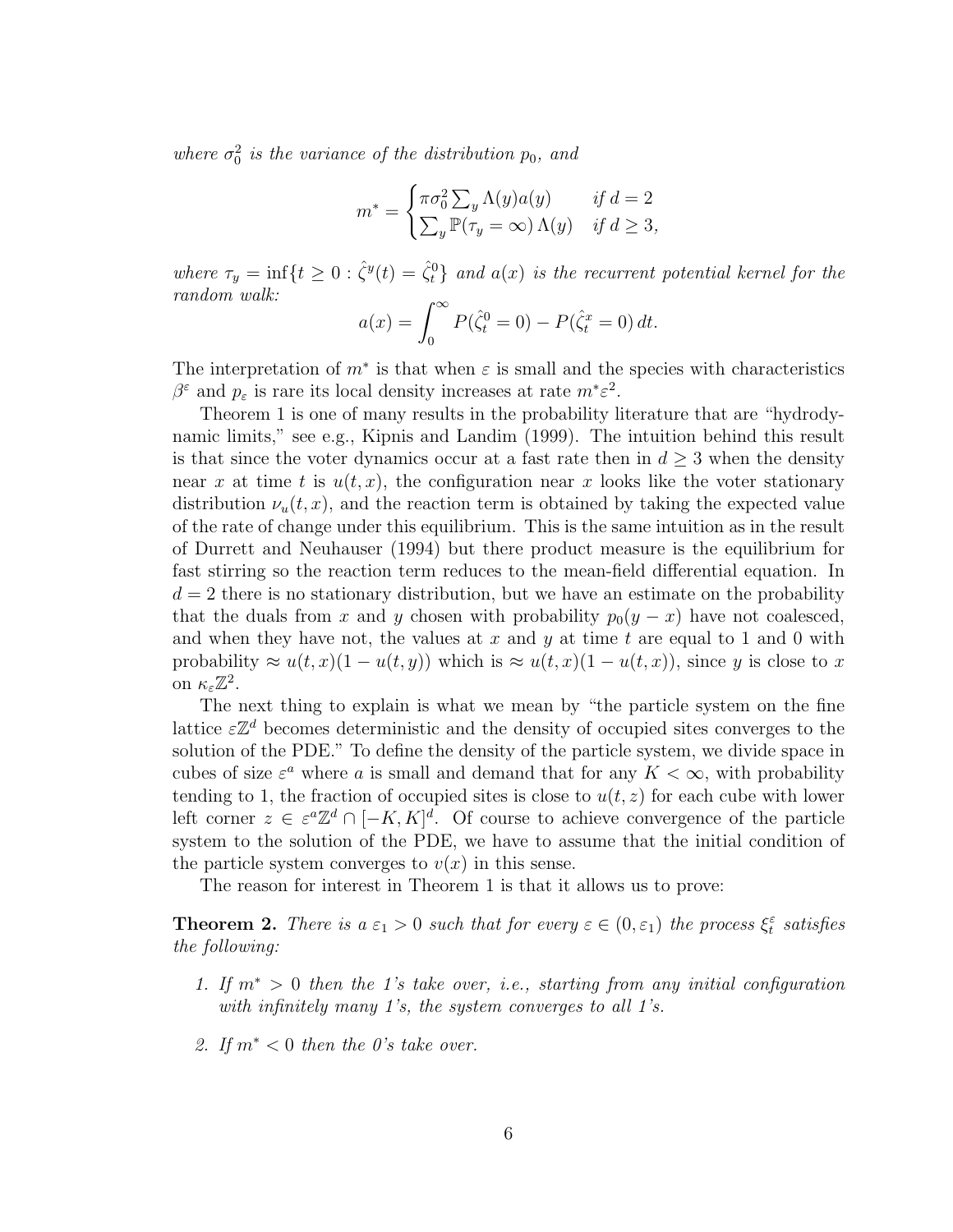When  $m^* > 0$ , (8) is called Fisher's (1937) equation for the advance of an advantageous gene, or the KPP equation, after Kolmogoroff, Petrovsky, and Piscounov (1937). A result of Aronson and Weinberger (1975) implies that there is a  $c > 0$  so that starting from any initial condition  $v \neq 0$ 

$$
\inf_{|x| \le ct} |1 - u(t, x)| \to 0
$$

As in Durrett and Neuhauser (1994) this provides input for a "block construction" to prove Theorem 2. Cox, Durrett, and Perkins (2011) generalizes the argument, which was initially given for a contact process with sexual reproduction, and fills some lacunae in the original proof.

## 3 Application

We will discuss now how Theorem 2 can be used to study the tradeoff between dispersal range and seed size in a concrete example. We begin by defining the dispersal distributions:

$$
p_0(x) = (K_0)^d \prod_{i=1}^d \left( \left[ \frac{r_0}{r_0 + 1} \right]^{x_i} + \mathbf{1}_{\{x_i = 0\}} \right)
$$

$$
p_{\varepsilon}(x) = (K_{\varepsilon})^d \prod_{i=1}^d \left( \left[ \frac{r_{\varepsilon}}{r_{\varepsilon} + 1} \right]^{x_i} + \mathbf{1}_{\{x_i = 0\}} \right)
$$

where  $K_0$  and  $K_\varepsilon$  are normalizing constants given by

$$
K_0 = \frac{1}{2(r_0 + 1)}
$$
 and  $K_{\varepsilon} = \frac{1}{2(r_{\varepsilon} + 1)}$ .

This choice for the dispersal distribution corresponds to choosing each of the d coordinates according to a (modified) two-sided geometric distribution, where we have doubled the mass at the origin to simplify calculations. We observe that the mean dispersal ranges of  $p_0$  and  $p_\varepsilon$  (computed with respect to the norm  $|x| = |x_1| + \ldots + |x_d|$ ) are  $dr_0$  and  $dr_1^{\varepsilon}$ , respectively. We also have

$$
\sigma_0^2 = r_0(2r_0 + 1).
$$

Since the parameter r is a decreasing function of seed size  $w$ , we can use r as our variable instead of w. To each  $r > 0$  we associate a birth rate  $\beta(r)$ , so that individuals with dispersal range r will give birth at rate  $\beta(r)$ . We will assume that  $\beta(r)$  is decreasing and has two continuous derivatives.

To have an explicit example we will suppose that

$$
r_{\varepsilon} = r_0(1 + \varepsilon^{\lambda}) \quad \text{for some } \lambda > 2.
$$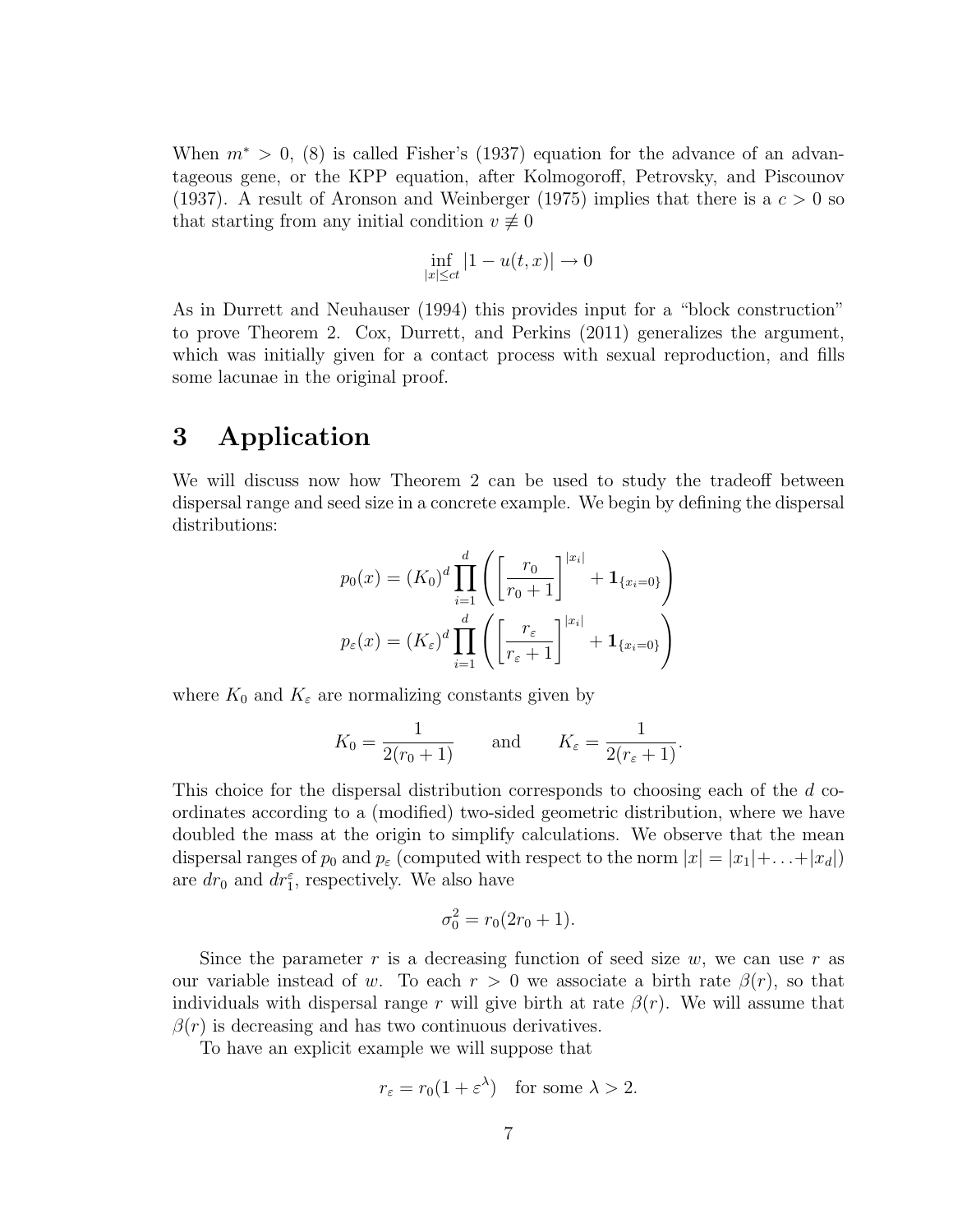Using Taylor's Theorem on the function  $x \mapsto \beta(r_0(1+x))$  and then setting  $x = \varepsilon^{\lambda}$ we deduce that

$$
\beta_1^{\varepsilon} = \beta_0 (1 - c(r_0) \varepsilon^{\lambda}) + O(\varepsilon^{2\lambda}) \quad \text{with } c(r_0) = -r_0 \frac{\beta'(r_0)}{\beta(r_0)} > 0.
$$

With this parametrization we can determine the behavior of  $\xi_t^{\varepsilon}$  for given dispersal distributions and given choices of  $r_0$ ,  $\beta_0$ , c, and  $\varepsilon$ .

The problem here is to look for evolutionary stable strategies (ESS), which correspond to choices of  $r$  for which a resident population with this dispersal distance cannot be invaded by a mutant with a slightly different one. In our case, if we compute the relative growth rate  $m^*$  as a function of  $r_0$  then the only ESS are those where  $m^*(r_0) = 0$  and  $m^*$  is decreasing at  $r_0$ . To see this, suppose that we have a resident population characterized by some type  $r = \bar{r}$  and we introduce small mutations at a slow rate. If the mutant has a larger  $r$  then with our parametrization the resident has type  $r_0 = \bar{r}$  and the mutant has type  $r_\varepsilon \geq r_0$ , and thus if  $m^*$  is positive at  $\bar{r}$  the mutant will take over. Conversely, if the mutant has a smaller  $r$  then we need to set  $r_0$  to be the mutant type and  $r_{\varepsilon} = \bar{r}$ , and thus if  $m^*$  is negative to the left of  $\bar{r}$ , the mutant will take over.

In order to compute  $\Lambda(x)$ , write  $f_x(\varepsilon^{\lambda}) = \beta_0(1 - c(r_0)\varepsilon^{\lambda})p_1^{\varepsilon}(x)$  for  $x \in \mathbb{Z}^d$  and observe that  $\varepsilon^2 \Lambda^{\varepsilon}(x) = \beta_1^{\varepsilon} p_1^{\varepsilon}(x) - \beta_0 p_0(x) = f_x(\varepsilon^{\lambda}) - f_x(0)$ . After some tedious calculations one gets

$$
f'_x(0) = \left[ -c(r_0) - d \frac{r_0}{r_0 + 1} + \frac{|x|}{r_0 + 1} \right] \beta_0 p_0(x),
$$

so letting  $\alpha(r_0) = (r_0 + 1)c(r_0) + dr_0$  we get that

$$
f_x(\varepsilon^{\lambda}) - f_x(0) = \varepsilon^{\lambda} \frac{\beta_0}{r_0 + 1} p_0(x) \left[ |x| - \alpha(r_0) \right] + \frac{\varepsilon^{2\lambda}}{2} f''_x(h) \tag{9}
$$

for some h between 0 and  $\varepsilon^{\lambda}$ . Therefore

$$
\Lambda(x) = \frac{\beta_0}{r_0 + 1} p_0(x) [ |x| - \alpha(r_0) ] \quad \text{and} \quad \Lambda_{\varepsilon}(x) = \Lambda(x) + O(\varepsilon^{2(\lambda - 1)}).
$$

Moreover, the  $O(\varepsilon^{2(\lambda-1)})$  term above equals  $\varepsilon^{2(\lambda-1)} f''_x(h)/2$  and it is clear that  $\sum_x f''_x(h)$ is bounded uniformly away from infinity for small  $h$ , whence we deduce that  $(5)$  and (6) hold. Checking that (7) holds is straightforward.

Now we need to compute  $m^*$ , and we will do this only in the biologically interesting case  $d = 2$ . By (3) in page 122 of Spitzer (1976) we have

$$
a(x) = \frac{1}{(2\pi)^2} \int_{[-\pi,\pi]^2} \frac{1 - e^{-ix\cdot\theta}}{1 - \phi(\theta)} d\theta = \frac{1}{(2\pi)^2} \int_{[-\pi,\pi]^2} \frac{1 - \cos(x \cdot \theta)}{1 - \phi(\theta)} d\theta,
$$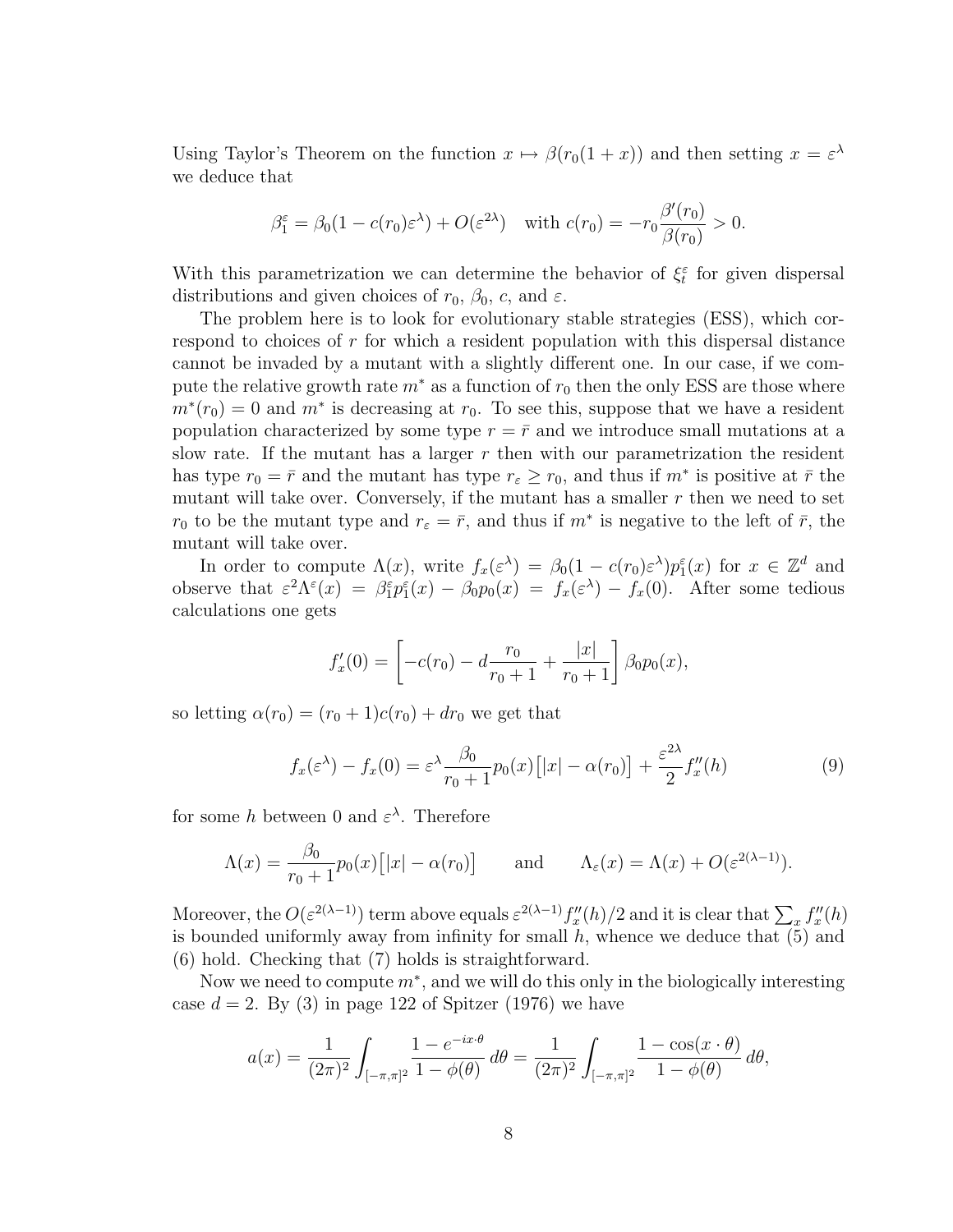where  $\phi$  is the characteristic function of  $p_0$  and we used the fact that  $a(x)$  is real. More tedious but simple calculations give

$$
\begin{split} \phi(\theta) &= \frac{1}{4} \left[ \frac{1}{r_0 + 1 - r_0 e^{i\theta_1}} + \frac{1}{r_0 + 1 - r_0 e^{-i\theta_1}} \right] \left[ \frac{1}{r_0 + 1 - r_0 e^{i\theta_2}} + \frac{1}{r_0 + 1 - r_0 e^{-i\theta_2}} \right] \\ &= \left[ \frac{r_0 + 1 - r_0 \cos(\theta_1)}{(r_0 + 1)^2 - 2r_0(r_0 + 1)\cos(\theta_1) + r_0^2} \right] \left[ \frac{r_0 + 1 - r_0 \cos(\theta_2)}{(r_0 + 1)^2 - 2r_0(r_0 + 1)\cos(\theta_2) + r_0^2} \right]. \end{split}
$$

This can be used in the above formula to obtain  $a(x)$  by numerical integration, and then use the formula for  $\Lambda$  to compute  $m^*$ , see Figure 1.

### References

Aronson, D.G. and Weinberger, H.F. (1975) Nonlinear diffusion in population genetics, combustion, and nerve pulse propagation. Pages 5–49 in Partial Differential Equations and Related Topics. Springer Lecture Notes in Math 446, Springer, New York.

Cohen, D., and Levin, S.A. (1991) Dispersal in patchy environments: The effects of temporal and spatial structure. Theor. Pop. Biol. 39, 63–99

Cox, J.T., Durrett, R., and Perkins, E.A. (2011) Voter model perturbations and reaction diffusion equations. arXiv:1103.1676

Durrett, R., and Remenik, D. (2011) Voter model perturbations in two dimensions. Manuscript in preparation.

Durrett, R. and Neuhauser, C. (1994) Particle systems and reaction-diffusion equations. Ann. Probab. 22, 289–333

Ezoe, H. (1998) Optimal dispersal range and seed size in a stable environment. J. Theor. Biol. 190, 287–293

Fisher, R. A. (1937) The wave of advance of advantageous genes. Ann. Eugen. 7, 355-369

Hamilton, W.D., and May, R.M. (1977) Dispersal in stable habitats. Nature. 269, 578–581

Hiebeler, D. (2004) Competition between near and far dispersers in spatially structured habitats. Theor. Pop. Biol. 66, 205–218

Holley, R.A., and Liggett, T.M. (1975) Ergodic theorems for weakly interacting infinite systems and the voter model. Ann. Probab. 3 (1975), 643-663

Kipnis, C., and Landim, C. (1999) Scaling limits of particle systems. Springer, New York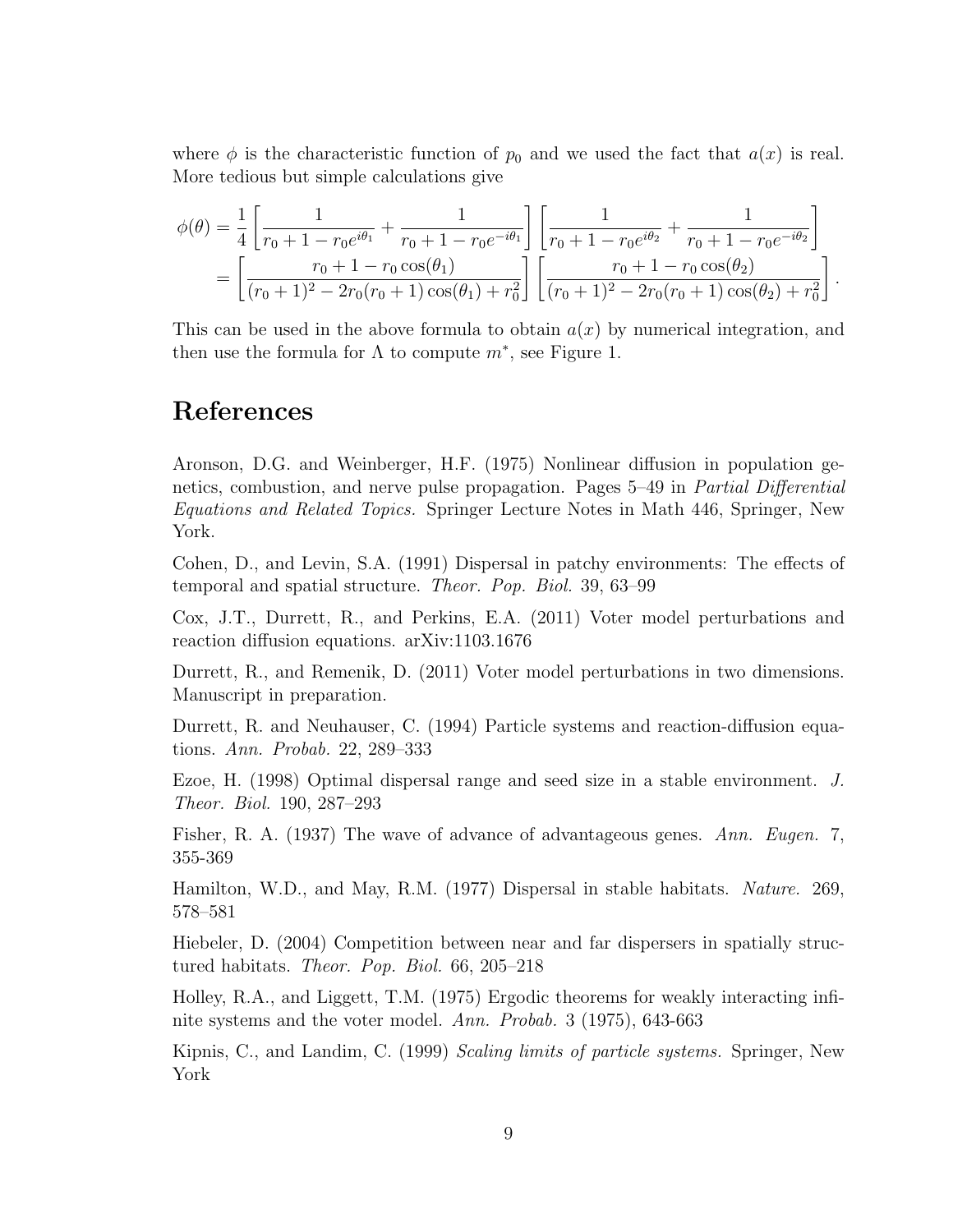Kolmogoroff, A., Petrovsky, P., and Piscounov, N. (1937) Etude de l'equations de la ´ diffusion avec croissance de la quantité de matière et son application a un problème biologique. Bull. Univ. Etat Moscou, Ser. Int. Set: A. 1, 1–25

Levin, S.A., Cohen, D., and Hastings, A. (1984) Dispersal strategies in patchy environments. Theor. Pop. Biol. 26, 165–191

Levin, S.A. and Muller-Landau, H.C. (2000) The evolution of dispersal and seed size in plant communities. Evol. Ecol. Res. 2, 409–435

Levin, S.A., Muller-Landau, H.C., Nathan, R., and Chave, J. (2003) The ecology and evolution of seed dispersal: A theoretical perscpective. Annu. Rev. Ecol. Syst. 34, 575–604

Ludwig, D., and Levin, S.A. (1991) Evolutionary stability of plant communities and maintenance of multiple dispersal types. Theor. Pop. Biol. 40, 285–307

Neuhauser, C., and Pacala, S.W. (1999) An explicitly spatial version of the Lotka-Volterra model with interspecific competition. Ann. Appl. Probab. 9, 1226–1259.

Spitzer, F. (1976) Principles of random walks, Second edition. Graduate Texts in Mathematics, Vol. 34, Springer-Verlag, New York